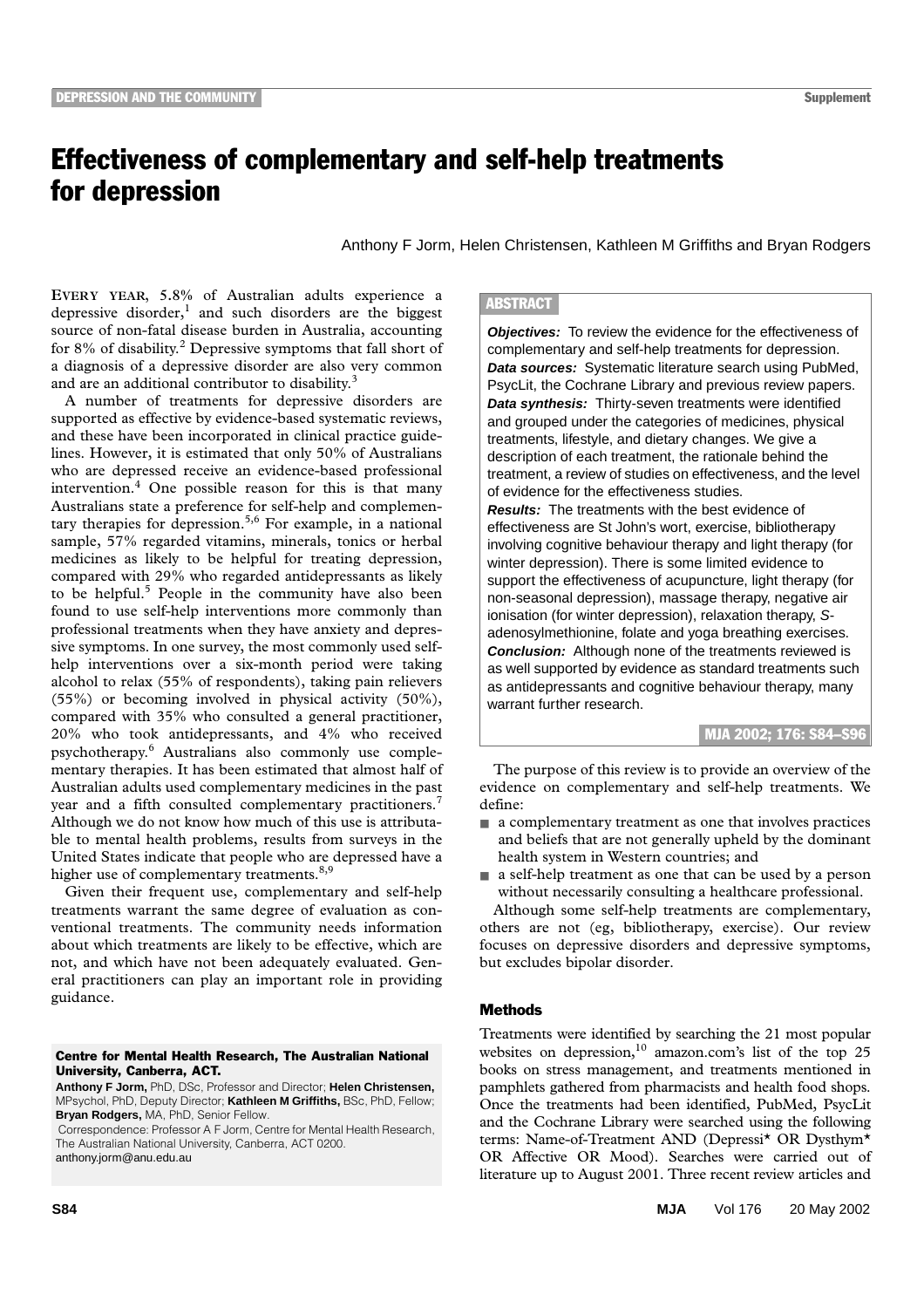## 1: National Health and Medical Research Centre (NHMRC) levels of evidence<sup>15</sup>

### **Level Description**

- I Evidence obtained from a systematic review of all relevant randomised controlled trials
- II Evidence obtained from at least one properly designed randomised controlled trial
- III-1 Evidence obtained from well-designed pseudorandomised controlled trials (alternate allocation or some other method)
- III-2 Evidence obtained from comparative studies (including systematic reviews of such studies) with concurrent controls and allocation not randomised, cohort studies, case-control studies, or interrupted time series with a parallel control group
- III-3 Evidence obtained from comparative studies with historical control, two or more single-arm studies, or interrupted time series without a parallel control group
- IV Evidence obtained from case-series, either post-test, or pretest/post-test
- No evidence or minimal evidence such as testimonials

\*We have added Level V to the NHMRC scheme to allow for even weaker types of evidence

## 2: Treatments for which there is no evidence evaluating effects on depression

| Treatment       | <b>Description and rationale</b>                                                                                                                                                                                                                                                                                                                                               |
|-----------------|--------------------------------------------------------------------------------------------------------------------------------------------------------------------------------------------------------------------------------------------------------------------------------------------------------------------------------------------------------------------------------|
| Medicines       |                                                                                                                                                                                                                                                                                                                                                                                |
| Ginseng         | The roots of ginseng plants, or preparations of<br>them, are used to improve energy levels and<br>vigour. Ginseng is held to help the body cope with<br>stress through its effects on the adrenal gland.                                                                                                                                                                       |
| Lemon balm      | This member of the mint family has been used<br>traditionally for a number of medicinal purposes,<br>including sedative and antidepressant effects.                                                                                                                                                                                                                            |
| Painkillers     | Although there is no sound rationale for expecting<br>painkillers to be helpful, many people report<br>taking them when they feel depressed. Codeine<br>(a narcotic), in higher doses, does have some<br>mood-enhancing properties, and there has been<br>speculation that aspirin could have beneficial<br>mood-modulating effects.                                           |
| Vervain         | The aerial parts of this flowering plant are a<br>traditional herbal remedy and have been used<br>for treating depression.                                                                                                                                                                                                                                                     |
| Lifestyle       |                                                                                                                                                                                                                                                                                                                                                                                |
| Colour therapy  | It has been proposed that colours in the<br>environment can affect the mood of someone who<br>is depressed.                                                                                                                                                                                                                                                                    |
| Prayer          | Prayer is a traditional way of relieving illness and<br>is often used by the public for mental health<br>problems.                                                                                                                                                                                                                                                             |
| Dietary changes |                                                                                                                                                                                                                                                                                                                                                                                |
| Chocolate       | Chocolate has several properties that could affect<br>mood. It has a high carbohydrate content<br>(hypothesised to increase serotonin production),<br>contains several psychoactive substances<br>(phenylethylamine, caffeine and theobromine,<br>anandamide analogues), and has pleasant<br>sensory characteristics (hypothesised to<br>stimulate the release of endorphins). |

a book on complementary therapies for mental disorders were also consulted.11-14 Articles were included only if they reported studies of individuals selected to have a depressive disorder or a high level of depressive symptoms. Occasionally, articles on depressive symptoms in non-clinical samples not selected for depression or depressive symptoms are mentioned in the reviews below if they form an important part of the literature. However, they were not used in rating the effectiveness of treatments. Articles on bipolar disorder were excluded.

The evidence was evaluated using the levels of evidence shown in Box  $1.^{15}$  It should be noted that these levels relate to the quality of the evidence, not the effectiveness of the intervention. A treatment could have been evaluated by rigorous methodologies and found to be ineffective, or, conversely, evaluated by weaker methodologies but found to be highly effective.

## Results

For convenience, treatments have been grouped under the categories of medicines, physical treatments, lifestyle, and dietary changes. For some treatments, no evidence regarding effects on depression was available. These treatments are briefly summarised in Box 2.

## *Medicines*

## **Ginkgo biloba**

**Description:** Extracts of the leaves of the maidenhair tree, *Ginkgo biloba*, are available in tablet form from health food shops.

**Rationale:** *Ginkgo biloba* has mainly been used for treating impaired cerebral circulation. The symptoms of this condition overlap with some symptoms of depression, suggesting the possible usefulness of ginkgo in depression.<sup>16</sup>

## **Quality of evidence:** Level II.

**Review of effectiveness:** We found no trials on the treatment of depression with ginkgo. However, one randomised controlled trial has examined ginkgo as a treatment for the prevention of Seasonal Affective Disorder/Winter Type (winter depression).<sup>16</sup> No effects were found.

**Conclusion: There is currently no evidence supporting** *Ginkgo biloba* **as effective for depression.**

## **Glutamine**

**Description:** Glutamine is an amino acid. Glutamine supplements are available from health food shops.

**Rationale:** Glutamine is a precursor of the neurotransmitter glutamate. There is evidence that the processing of glutamine into glutamate might be affected in depression.<sup>17</sup> Glutamine is promoted in health food shops as a "brain food" which gives more energy and improves mood.

## **Quality of evidence:** Level IV.

**Review of effectiveness:** Only uncontrolled case studies have been reported to support glutamine as a treatment for depression.<sup>18</sup>

**Conclusion: There is currently no good evidence to support glutamine as a treatment for depression.**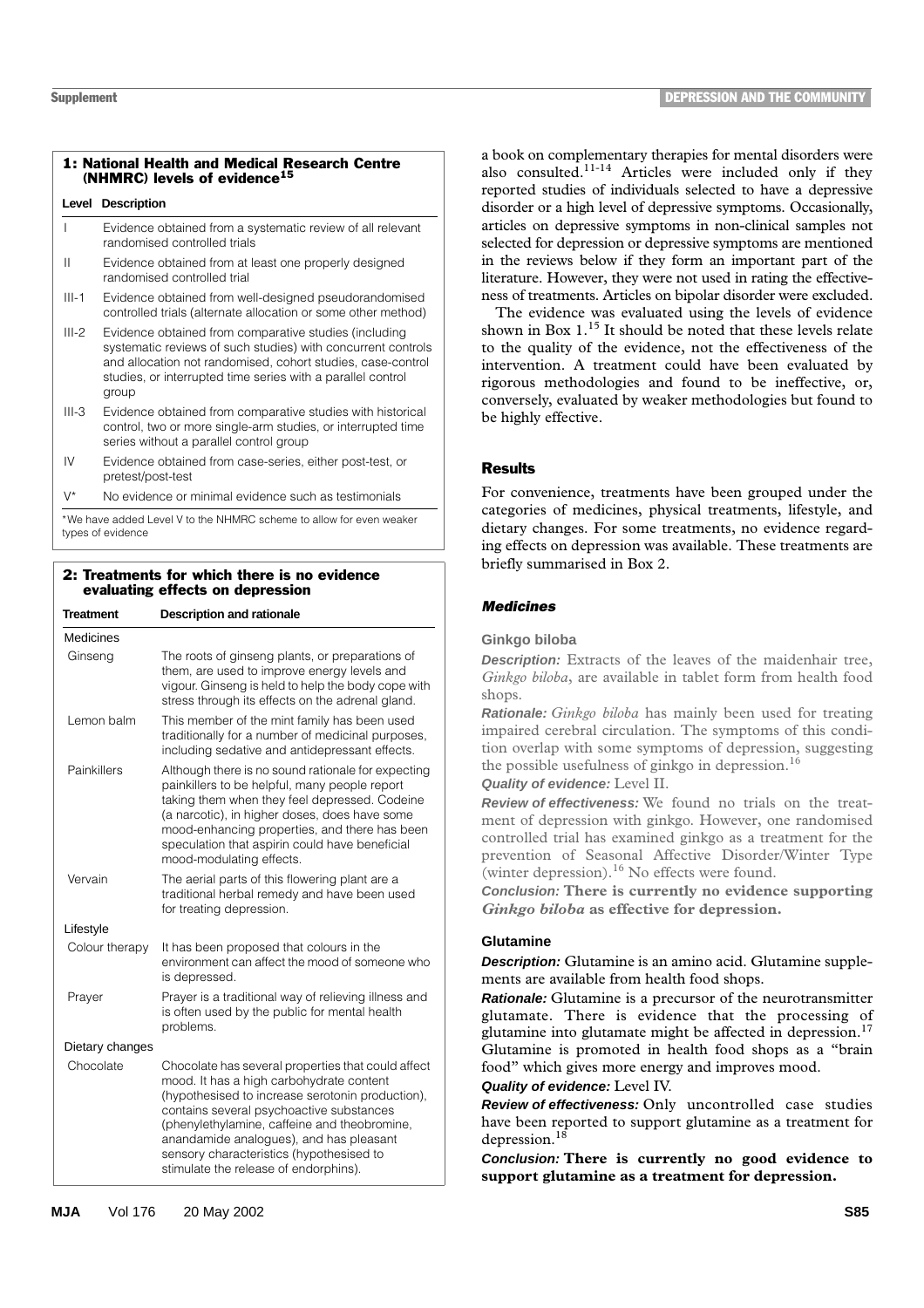#### **DEPRESSION AND THE COMMUNITY** Supplement

## **Homoeopathy**

**Description:** Homoeopathy is a system of alternative medicine involving administration of substances that are diluted until very little or none of the substance remains.

**Rationale:** Homoeopaths see the patient's symptoms as a sign of how the body is helping itself. To assist healing, they administer very diluted substances that produce the same symptoms and further stimulate the body's healing powers.

**Quality of evidence:** Level III-1.

**Review of effectiveness:** One placebocontrolled study has been carried out.<sup>19</sup> Although this found homoeopathy to be effective for depression, the study's methodology was poor.

**Conclusion: There is currently no adequate evidence as to whether homoeopathy is effective for depression.**

## **Natural progesterone**

**Description:** Natural progesterone is usually supplied in a cream, but is also available as a suppository. It differs from the synthetic progestogens or progestins. Natural progesterone has received widespread public attention as a result of its promotion in the popular book *What your doctor may not tell you about menopause*. 20 It can be purchased over the Internet.

**Rationale:** Progesterone might influence serotonergic function in the brain. It has therefore been postulated that supplementation might be a useful treatment for postnatal, premenstrual, perimenopausal and postmenopausal depression (when progesterone levels are low).

## **Quality of evidence:** Level V.

**Review of effectiveness:** There have been two recent systematic reviews of the effectiveness of progesterone in treating postnatal depression. The first, a Cochrane

review, failed to find any studies of acceptable methodological quality.<sup>21</sup> The only study of the effectiveness of natural progesterone in postnatal depression $^{22}$  was excluded on the grounds of insufficient quality. The excluded study found no effect of natural progesterone on postnatal depression. The second systematic review also concluded that there is little evidence to suggest that the hormone was effective, and that the available evidence is of low quality.<sup>23</sup> There are no studies of the effectiveness of natural progesterone for perimenopausal, menopausal or premenstrual depression. However, a systematic review of double-blind prospective studies found that natural progesterone does not improve mood in women diagnosed with premenstrual syndrome in general.<sup>24</sup>

**Conclusion: There is currently no evidence that progesterone is effective for the treatment of depression.**



#### **Phenylalanine**

**Description:** Phenylalanine is an essential amino acid. Phenylalanine supplements are available from health food shops.

**Rationale:** Phenylalanine is a precursor of catecholamine neurotransmitters.

**Quality of evidence:** Level II.

**Review of effectiveness:** A controlled trial found that phenylalanine worked as well as imipramine.<sup>25</sup> However, there was no placebo control, so neither treatment may have been effective. Another study found that phenylalanine was more effective than placebo in women with premenstrual depressed mood.26 However, the generalisability to other types of depression is unknown.

**Conclusion: While there are some promising studies, the evidence is not substantial enough to recommend phenylalanine as an antidepressant.**

## **S-Adenosylmethionine**

**Description:** *S*-Adenosylmethionine (SAMe) is an amino acid derivative that occurs naturally in all cells. It is available in tablet form and has recently been approved for use in Australia.

**Rationale:** SAMe plays a role in many biological reactions by transferring its methyl group to DNA, proteins, phospholipids and biogenic amines.27 This could result in SAMe indirectly influencing neurotransmitter metabolism and receptor function.

**Quality of evidence:** Level I.

**Review of effectiveness:** A meta-analysis of six randomised controlled trials found that 70% of subjects showed some response to SAMe, compared with 30% for placebo. Furthermore, pooling of data from seven trials comparing SAMe with tricyclics found no difference.<sup>28</sup> Although these results are encouraging, the studies all had small sample sizes and were short

term, and there have been no comparisons with the newer antidepressants.

An advantage of SAMe is that it seldom has side effects. However, the Therapeutic Goods Administration has warned that individuals who are using prescription antidepressants for bipolar depression should not use SAMe unless under the supervision of a healthcare practitioner. $^{29}$ 

**Conclusion: SAMe is a promising treatment, but needs to be evaluated in larger, longer-term trials and compared with the newer antidepressants.**

## **St John's wort**

**Description:** St John's wort (*Hypericum perforatum*) is a herb available in tablets, capsules and liquid form from supermarkets and health food shops.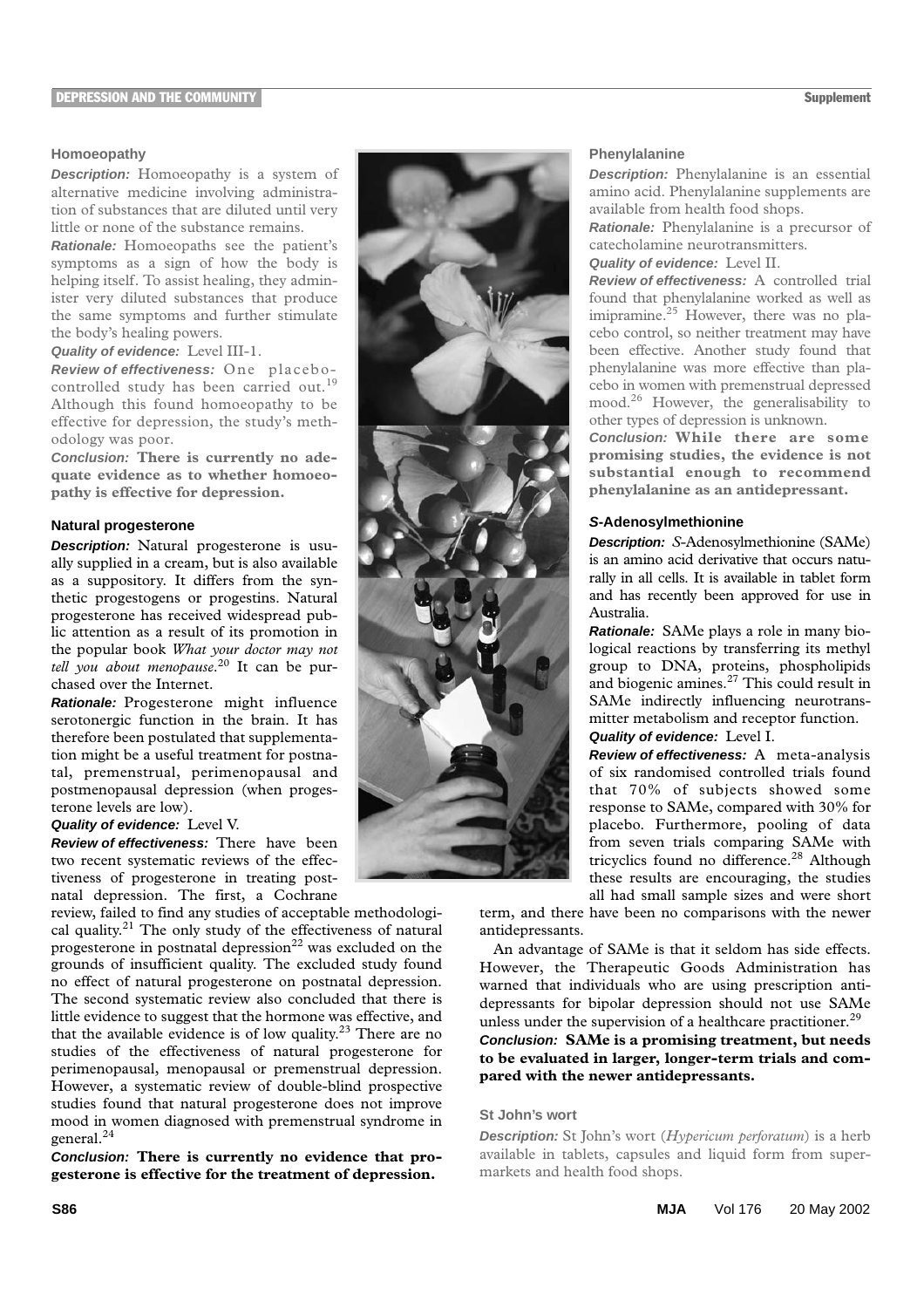**Rationale:** St John's wort is a traditional herbal remedy in Europe. Its mode of action is not fully understood, but it appears to inhibit the synaptic reuptake of serotonin, norepinephrine and dopamine.<sup>30</sup>

**Quality of evidence:** Level I.

**Review of effectiveness:** A meta-analysis of 27 randomised controlled trials concluded that this treatment is superior to placebo and not different from tricyclic antidepressants in the treatment of mild to moderate depression.<sup>31</sup> A metaanalysis of six studies that met stringent methodological criteria concluded that St John's wort is 50% more likely to produce an antidepressant effect than placebo and is equivalent to standard antidepressants.<sup>32</sup> The side effects and drop-out rate are lower with St John's wort than with tricyclic antidepressants. Fewer trials have compared St John's wort with the newer antidepressants, but results to date indicate that it is as effective as selective serotonin reuptake inhibitors.33-35 Although most of the evidence on St John's wort is positive, the largest trial so far found no difference between St John's wort and placebo.<sup>36</sup> This study was too recent to be included in the meta-analyses cited above.

Although St John's wort is generally reported to have fewer side effects than antidepressants, the Therapeutic Goods Administration has warned that it can interact with a number of prescription medicines, leading to a loss of therapeutic effect of these medicines. Medicines affected include HIV protease inhibitors, HIV non-nucleoside reverse transcriptase inhibitors, cyclosporin, tacrolimus, warfarin, digoxin, theophylline, anticonvulsants, oral contraceptives, SSRIs and related drugs, and triptans. An information sheet is available for healthcare professionals. $37$ 

**Conclusion: The use of St John's wort for mild to moderate depression is supported by most of the available evidence.**

## **Selenium**

**Description:** Selenium is an essential trace element. Selenium supplements are available from health food shops.

**Rationale:** It has been suggested that a subclinical deficiency in selenium might affect mood. Some countries have a low level of selenium in the soil, leading to reduced dietary intake. Australia is not one of these countries; New Zealand is.

## **Quality of evidence:** Level V.

**Review of effectiveness:** A double-blind study has found that selenium supplements improve mood in normal subjects, suggesting the possibility of a subclinical deficiency.<sup>38</sup> However, there are no reported studies of the effectiveness of selenium supplementation as a treatment for depression.

## **Conclusion: There is currently no evidence to support selenium as a treatment for depression.**

## **Tyrosine**

**Description:** Tyrosine is an amino acid produced from phenylalanine. Tyrosine supplements are available from health food shops.

**Rationale:** Tyrosine is a precursor of catecholamine neurotransmitters.

**Quality of evidence:** Level II.

**Review of effectiveness:** One controlled trial has been carried out.39 This trial compared tyrosine with imipramine and placebo and found no evidence that tyrosine had an antidepressant effect.

**Conclusion: On the limited evidence available, tyrosine is not supported as a treatment for depression.**

## **Vitamins**

**Description:** Vitamins are organic chemicals that are required in small amounts for the proper functioning of the body. They are available from pharmacists, health food shops and supermarkets. They are administered in tablet, capsule or powder form, or by intramuscular or intravenous injection. Vitamins are also present in foods.

**Rationale:** It has been suggested that folate and vitamin  $B_{12}$ might facilitate monoamine neurotransmitter synthesis by promoting synthesis of tetrahydrobiopterin, a cofactor involved in converting amino acids to serotonin, dopamine and norepinephrine.<sup>40</sup> Folate and vitamin  $B_{12}$  might also facilitate the production of *S*-adenosylmethionine, leading to an increase in serotonin levels.<sup>40</sup> There is less detailed discussion of the proposed mechanisms by which other B vitamins might work. Several B vitamins are involved in amino acid metabolism, and vitamin  $B_6$  is involved in the synthesis of serotonin from tryptophan. It is thought some vitamins (eg, the antioxidants) might improve mood by decreasing oxygen free radicals in the brain.<sup>41</sup> Vitamin D might affect mood through activational effects on the brain.42 Vitamin D levels decrease during winter, leading to the suggestion that a deficiency in vitamin D might play a role in winter depression.<sup>43</sup>

**Quality of evidence:** Folate: Level I (antidepressant augmentation).

**Review of effectiveness: Folate.** There have been four published, double-blind, randomised-controlled studies of the effectiveness of folate. $44-47$  Three of these trials (two using intent-to-treat analyses $44,45$ ) found that methylfolate/folic acid combined with an antidepressant was more effective than an antidepressant alone,  $44-46$  although in one study the effect was confined to women.<sup>44</sup> In another, the effect was observed for clinical outcome scores but not depression scores and included only patients with low folate levels.<sup>45</sup> The fourth study (intent-to-treat design) reported that methylfolate is at least as effective as trazadone for patients with a combined diagnosis of Alzheimer's disease and depression, with both groups showing an improvement in depression scores, and 45% of the folate group and 29% of the trazadone group showing a partial or complete response to treatment. $\frac{47}{17}$  Positive effects of folate have also been reported for depressed alcoholics and depressed (but otherwise healthy) older people, although in less well controlled studies. In an open pre–post trial (one week placebo washout) of methylfolate with older patients with depressive disorder there was an 81% response rate among completers and a marked decrease in depression scores. $48$  Similarly, a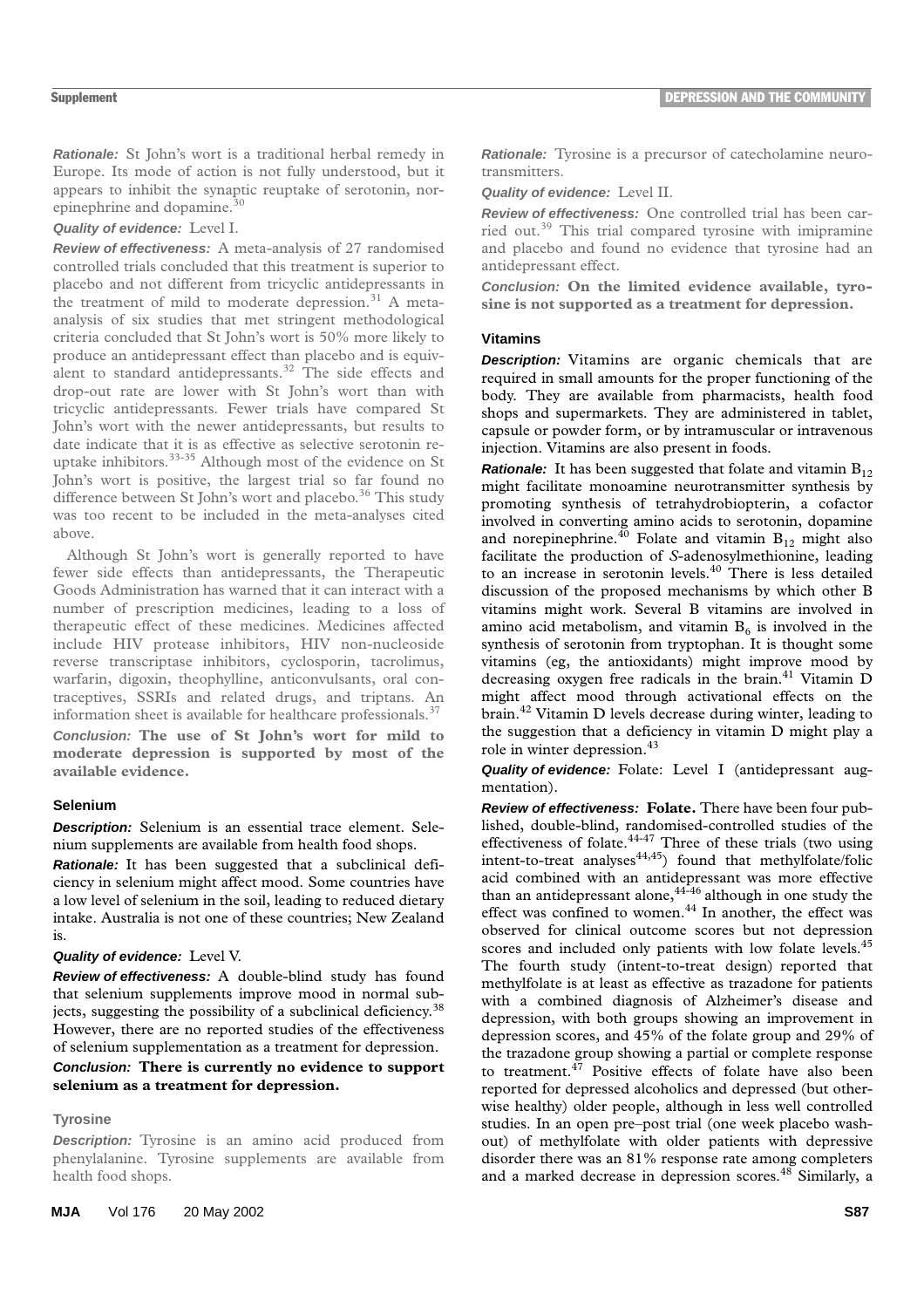**DEPRESSION AND THE COMMUNITY** Supplement

study using a double-blind, pre–post design with one-week placebo washout reported an improvement in depression among alcoholics with depressive disorder.<sup>49</sup>

**Other B vitamins.** There have been three randomised trials of the effectiveness of B vitamins other than folate for depression $50-52$  and two less well controlled trials. The results of these studies are summarised below.

■ *Vitamin B<sub>1</sub>*. There are no reported controlled trials of the effect of thiamine alone for depressed patients. However, according to one recent review, there is evidence from several double-blind, placebo-controlled studies that thiamine improves mood among people who are not selected for depression.<sup>5</sup> ■ *Vitamin B<sub>6</sub>*. A randomised controlled trial comparing the effect of vitamin  $B_6$  with placebo on the mood of women who reported significant premenstrual mood changes found no effect of  $B_6$  on selfreported mood change.<sup>52</sup> By contrast, a meta-analysis of 10 studies involving patients with premenstrual syndrome did conclude that vitamin  $B_6$  improves mood (odds ratio,  $2.12$ ).<sup>54</sup> However, the review was not restricted to patients complaining of mood problems, nor was it confined to randomised controlled trials. Two other trials of the effectiveness of  $B_6$  for depression did not use a randomised controlled trial design. One used parallel groups and reported that adding  $B_6$  to an antidepressant did not confer any additional benefit compared with antidepressants alone.<sup>55</sup> Arguably, this two-week trial was too short to permit meaningful conclusions to be drawn. The other study used a placebocontrolled cross-over design and found  $B_6$ to be more effective than placebo in women who were  $B_6$  deficient and suffering from depression due to the contraceptive pill.<sup>56</sup>

■ *Vitamin B<sub>12</sub>*. No significant difference between placebo and vitamin  $B_{12}$  was found in a small, short (two-week) randomised controlled trial of the vitamin in people with winter depression.<sup>51</sup>

■ *Combined B<sub>1</sub>, B<sub>2</sub> and B<sub>6</sub>.* It has been suggested that B vitamins are most effective when taken together. There has been one small, short, randomised controlled trial comparing a combination of B vitamins  $(B_1, B_6 \text{ and } B_{12})$  and tricyclic antidepressants with placebo and tricylic antidepressants.50 Although the results were described as containing "promising" trends, the effects on mood were not significant.

**Vitamin C.** Although it has been suggested that vitamin C may be effective for depression,<sup>57</sup> there are no reports of group trials on the effectiveness of ascorbic acid in treating depression.



Vitamin D. In a small, short, singleblind, randomised-controlled trial involving patients with winter depression, depression was alleviated in patients receiving vitamin D but not in those receiving light therapy.<sup>43</sup>

Vitamin E. There are no reported randomised controlled trials of the effectiveness of vitamin E for depression. In a very small, uncontrolled trial, vitamin E was administered to nine subjects with prolonged major depressive disorder who had responded partially to antidepressants.<sup>41</sup> All but one patient had tried at least two antidepressants and there had been no change in the patients' clinical states in the six months preceding the trial. Following the addition of vitamin E, there was a significant improvement in depressive symptoms in the group, and six of the nine patients showed more than 80% improvement in their depression scores.

**Conclusion: There is promising evidence relating to the effectiveness of folate for depression, but more research is required to confirm the findings and to identify people for whom it may be indicated (eg, males vs females; younger vs older; alcoholics vs all; augmentation vs primary treatment). There is insufficient good-quality evidence to determine whether other vitamins are effective for depression.**

## *Physical treatments*

#### **Acupuncture**

**Description:** Acupuncture is a traditional Chinese treatment in which needles are inserted at specific points in the body and either manipulated or electrically stimulated (electroacupuncture).

**Rationale:** The traditional Chinese theory is

that health depends on the balance of yin and yang forces that circulate along channels in the body. Acupuncture corrects imbalances in these forces. Western scientific research with animals has indicated that acupuncture can stimulate the synthesis and release of norepinephrine and serotonin.<sup>58</sup>

## **Quality of evidence:** Level II.

**Review of effectiveness:** A small, randomised controlled trial compared acupuncture for symptoms of depression, acupuncture for other symptoms (placebo group) and a wait-list control group.<sup>59</sup> The specific acupuncture group improved more than the placebo group, but only marginally more than the wait-list group. A larger trial examined the benefits of adding acupuncture to antidepressant medication. Both specific acupuncture and placebo acupuncture added a therapeutic benefit, but did not differ from each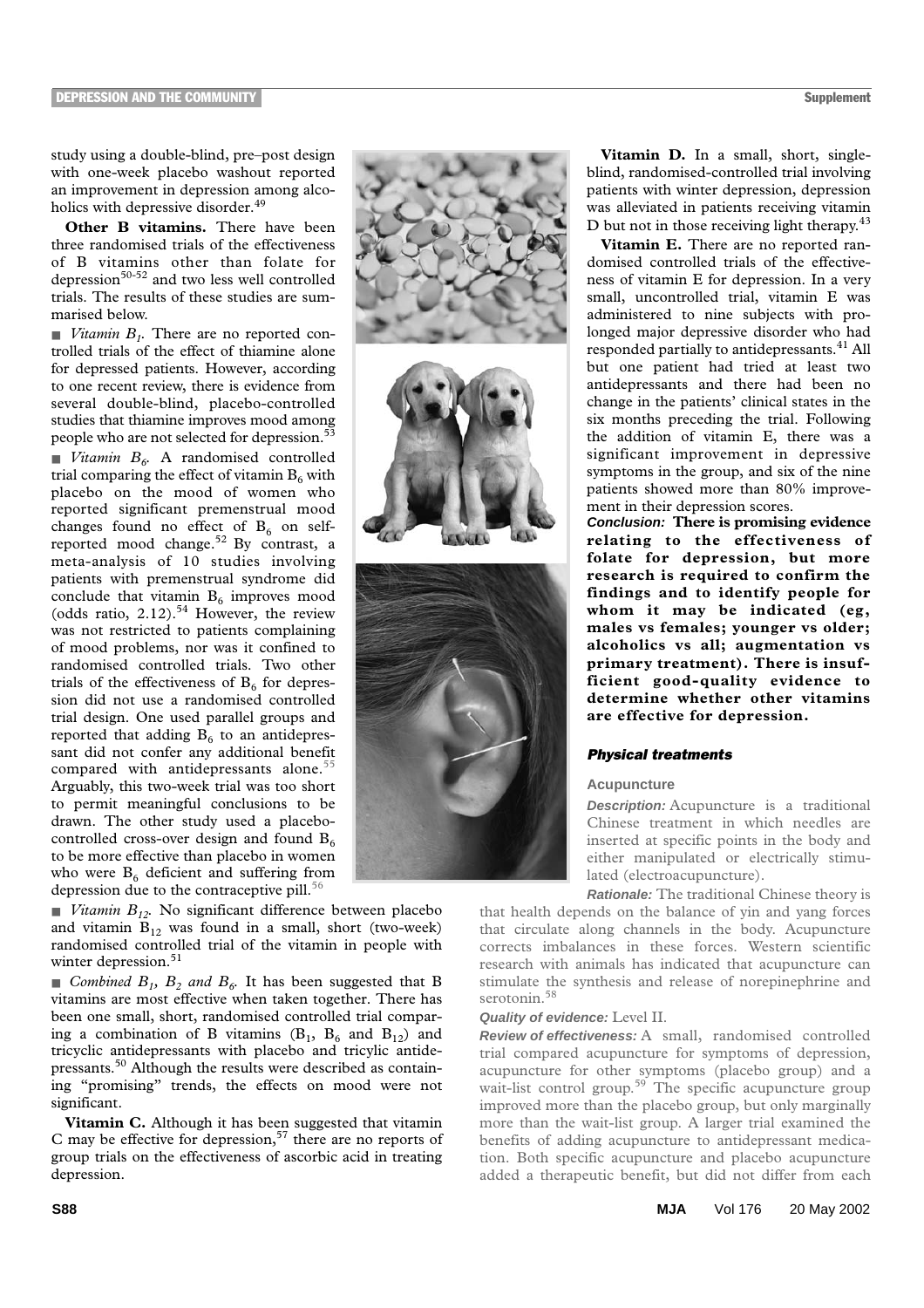other.60 Three controlled trials carried out in China have shown that electroacupuncture is as effective as tricyclic antidepressants.58,61 While two of these studies were doubleblind, it is not clear if the third was. The double-blind studies included patients with both unipolar and bipolar depression, complicating the interpretation of the results.

**Conclusion: Acupuncture appears promising as a treatment for depression, but requires further research.**

## **Air ionisation**

**Description:** Electrical devices are available to increase the concentration of negative ions in the air. These devices have been used as a treatment for winter depression, but not for other types of depression.

**Rationale:** Brain serotonin levels decrease in autumn and winter, which may lead to a propensity to depression. It has been proposed that negative air ions lead to an increase in serotonin levels.

**Quality of evidence:** Level II for winter depression; Level V for other types of depression.

**Review of effectiveness:** Two randomised controlled trials have compared high-density air ionisation  $(1 \times 10^4$  ions/ cm<sup>3</sup>) with low-density air ionisation  $(2.7 \times 10^6 \text{ ions/cm}^3)$ for winter depression.<sup>62,63</sup> Patients were exposed to an air ioniser at home for 30 minutes each morning over 2 to 3 weeks. These studies found that high-density air ionisation was more effective than low-density ionisation. No studies have been carried out on the effectiveness of air ionisation for other types of depression.

## **Conclusion: There is promising evidence for highdensity air ionisation as a treatment for winter depression.**

## **Light therapy**

**Description:** Patients are exposed to a bank of bright lights for about an hour a day. They can read or do other activities during the period of exposure, provided the light is within their visual field. An early morning walk also gives sufficient light exposure, even on overcast winter days.<sup>64</sup>

**Rationale:** Exposure to bright light is used as a treatment for winter depression. Light therapy has also been proposed for non-seasonal depression. The reduced availability of sunlight in winter is hypothesised to cause a phase delay in the circadian rhythm, which in some people leads to depression. Exposure to light in the morning produces a phase advance and relieves the depression.

**Quality of evidence:** Level I for winter depression; Level II for non-seasonal depression.

**Review of effectiveness:** A series of well-controlled trials has shown that light therapy is effective for winter depression, particularly if given in the early morning.<sup>65-67</sup> A metaanalysis of trials showed that the brighter the light, the better the response.<sup>68</sup> A review of trials of light therapy with nonseasonal depression also showed positive effects, although the evidence is more limited.<sup>69</sup>

**Conclusion: Light therapy appears to be effective for people with winter depression and might be helpful for non-seasonal depression.**

## **Massage**

**Description:** Massage therapy involves "the manipulation of soft tissue by trained therapists for therapeutic purposes".<sup>70</sup> **Rationale:** Massage therapy has ancient origins. Researchers have proposed two mechanisms for an effect in depression:

- massage shifts electroencephalogram activation from a right frontal pattern (associated with sad affect) to a left frontal or symmetrical pattern (associated with happy affect);
- massage increases vagal activity and stimulates facial expressions and vocalisations which contribute to less depressed affect.<sup>70</sup>

## **Quality of evidence:** Level II.

**Review of effectiveness:** Two randomised controlled trials have been carried out. In one, depressed children and adolescents either received massage over five days or viewed relaxing videotapes.71 The massage group improved more on depressed mood and anxiety. In the second study, depressed adolescent mothers were randomly assigned to massage therapy or relaxation therapy over a five-week period.72 Only the massage group showed a reduction in depression. Neither study assessed whether massage therapy had longer-term effects.

**Conclusion. From the limited evidence available, massage therapy appears to have short term benefits. Its longer-term effects have not been evaluated.**

## *Lifestyle*

## **Aromatherapy**

**Description:** Essential oils of plants can be heated to diffuse in a room or used as components of massage oils. The essential oils proposed for use in depression include bergamot, geranium, German chamomile, lavender and rosemary.<sup>7</sup>

**Rationale:** Aromatherapy is a traditional treatment with no scientific rationale.

**Quality of evidence:** Level IV.

**Review of effectiveness:** Case reports of aromatherapy in depression, but no controlled trials, have been reported.<sup>74</sup>

**Conclusion: There is currently no evidence to support aromatherapy as a treatment for depression. However, aromatherapy is often used in combination with massage, which does have some evidence to support its effectiveness.**

## **Bibliotherapy**

**Description:** A person receives a standardised treatment in book form and works through it independently. Most bibliotherapy uses cognitive behaviour therapy.

**Rationale:** Cognitive behaviour therapy is usually administered by a professional therapist. It involves the therapist teaching the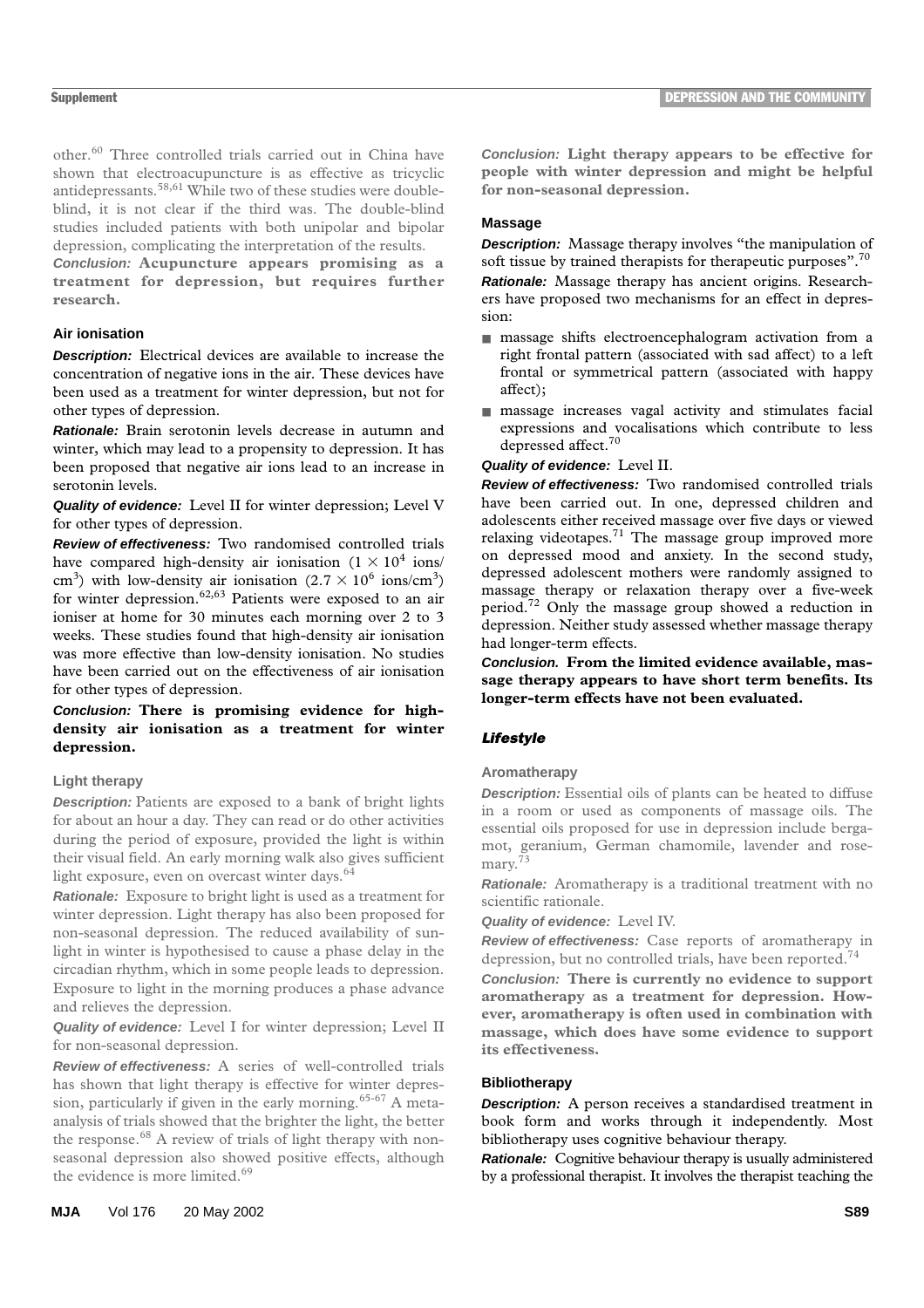patient strategies for controlling negative emotions and practising these in daily life. Metaanalyses of randomised controlled trials show that it is effective for treating anxiety and depression. Cognitive behavioural bibliotherapy tries to impart these same strategies using a standard manual.

## **Quality of evidence:** Level I.

**Review of effectiveness:** A meta-analysis of six studies evaluating a range of books found that bibliotherapy is superior to no treatment for depression.75 On measures of depressive symptoms, treated individuals averaged 0.82 standard deviation units above wait-list controls (individuals placed on a treatment waiting list). Bibliotherapy was as effective as individual or group therapy in the four studies that examined this comparison. Most studies used small samples. Participants were recruited usually by media announcements, and therapists maintained minimal contact. Two more recent studies<sup>76,77</sup> support the findings of the meta-analysis. In the first, people from the community with depressive symptoms and who met criteria for major depressive disorder were compared with a wait-list control group. There were significant improvements in depressive symptoms and dysfunctional thoughts. A follow-up study reported that the effects were maintained over a three-year period. The second study<sup>77</sup> examined the efficacy of bibliotherapy in 30 adolescents using a cross-over design. The intervention was found to significantly reduce symptoms and lead to clinically significant levels of change. Bibliotherapy does not lead to a greater dropout rate compared with other interventions.<sup>78</sup>

**Conclusion: This treatment looks promising, but there is a need for further studies comparing it with standard professional treatments.**

**Bibliotherapy has not been tested on people with severe depression (these participants have been actively excluded) or people seeking help in a clinical setting. A high reading level is required for a number of the self-help books. Specific books with evidence to support them are** *Control your depression*79 **and** *Feeling good: the new mood therapy***.** 80

### **Dance and movement**

**Description:** Dance and movement therapy is a professional treatment provided by dance therapists in which patients are encouraged to express themselves in movement. Dance and movement can also be used as a self-treatment.

**Rationale:** Expression of feelings in movement is thought to be beneficial for mood. However, no specific mechanism has



been proposed. Dance and movement involve physical exercise, which may in itself be beneficial, as well as group interaction and listening to music.

**Quality of evidence:** Level III-3.

**Review of effectiveness:** One trial has examined the effectiveness of this treatment with depressed people. $81$  It randomly assigned depressed patients to receive treatment on some days and not on others. Mood was compared on treatment versus no-treatment days for each of 12 patients. Some patients were found to have better mood on treatment days. However, longterm effects on depression were not studied. **Conclusion: The effects of dance and movement on depression have yet to be adequately evaluated.**

#### **Exercise**

**Description:** Exercise can improve endurance or improve strength, flexibility or coordination.

**Rationale:** Psychologically based explanations suggest that exercise might interrupt dysfunctional thoughts, serve to distract negative thoughts, or, if the exercise programs are supervised or conducted in groups, increase social interaction. Exercise may increase levels of the monoamine neurotransmitters that mediate stress and depressive reactions. Strenuous exercise may release endorphins, which have "morphine-like" qualities. Fitness levels are lower in depressed individuals. Therefore, it has been argued that increased aerobic fitness may directly lift mood.

## **Quality of evidence:** Level I.

**Review of effectiveness:** Three meta-analyses of the effects of exercise on mood are available. The first two do not address specifically whether exercise is effective in clinically depressed individuals, nor do they

provide clear outcomes separately for randomised controlled trials in depressed subjects.<sup>82,83</sup> A more recent review specifically examined the effectiveness of exercise in depression.<sup>84</sup> This review identified 11 studies which compared exercise with "no treatment". Two of these reports were conference abstracts and two were doctoral dissertation studies. The mean difference in effect size for the studies was  $-1.1$ standard deviation units (95% CI,  $-1.5$  to  $-0.6$ ). However, three of these studies $85-87$  evaluated exercise as an adjunct to standard treatment or permitted the continuation of antidepressant medication/psychotherapy. As a result, the effects of exercise may have been underestimated. Our search of published reports where antidepressant or adjunctive treatment was not permitted identified seven studies using randomised controlled trials to evaluate exercise that used clinically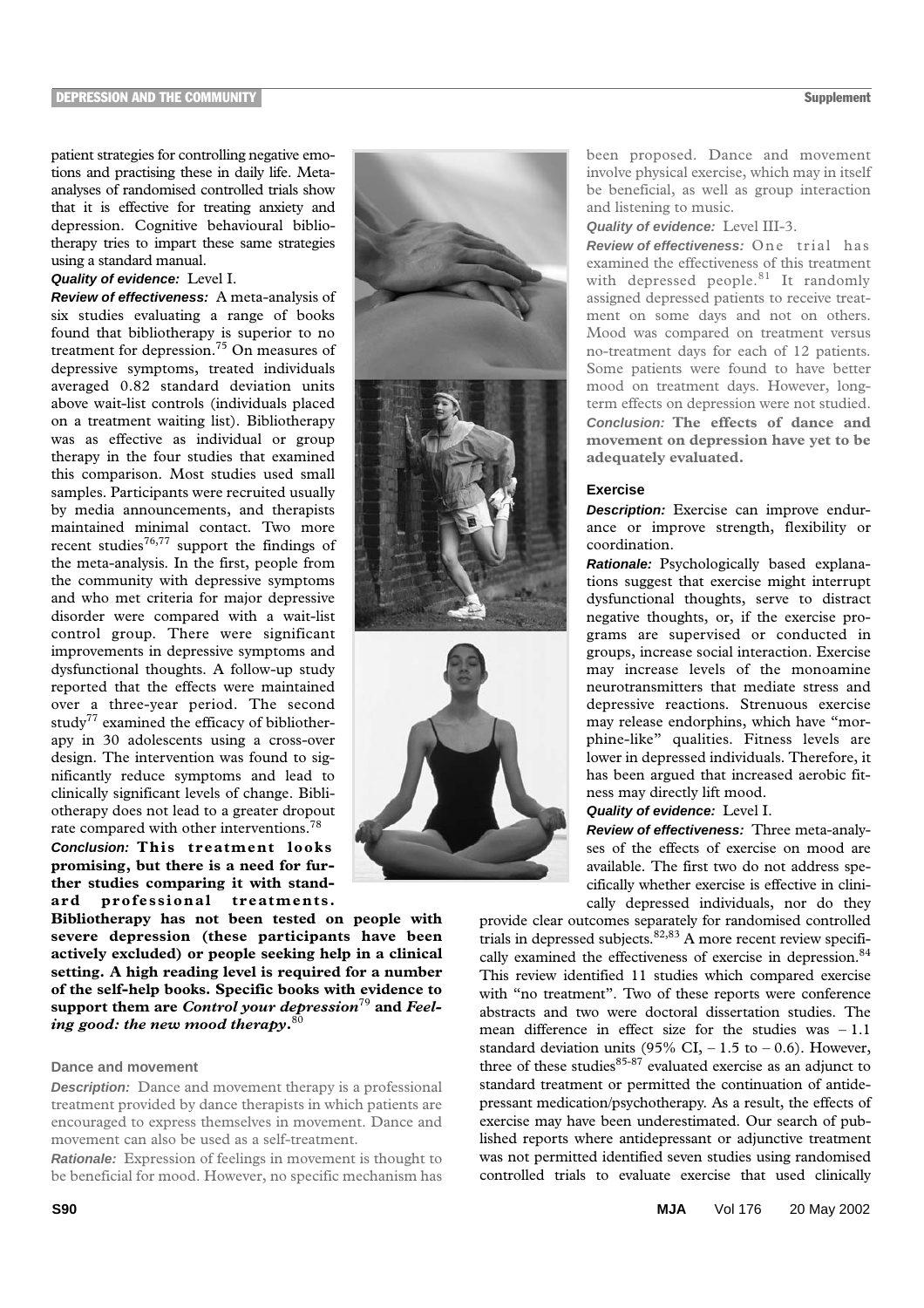depressed groups.87-93 Six of these were included in the earlier review, but one study $92$  is additional. Two studies included in the earlier review were excluded from our analysis because they included adjunctive treatments.<sup>85,86</sup> Five of the seven randomised controlled trials<sup>88-92</sup> compared exercise with a no-treatment control, and all found exercise (jogging, running, walking, progressive resistance training, bicycling) to be superior. Exercise was more effective than relaxation<sup>88</sup> in one study, but not in another. $87$  In other studies, exercise was more effective than light therapy (for non-seasonal depression), $92$  and as effective as social contact<sup>90</sup> and antidepressants.93 Follow-up findings from the latter study indicate that individuals who benefited from exercise at four months had significantly lower relapse rates than individuals who took antidepressant medication.<sup>94</sup> One study that directly compared two types of exercise found no difference between weightlifting and running.<sup>89</sup>

**Conclusion: The authors of the earlier review84 concluded that the effects of exercise might be overestimated, as many individuals who were not motivated to exercise may have been screened out, people with depression were recruited from the community rather than from clinics, and outcomes were expressed in terms of change in symptoms rather than shifts in diagnosis. They concluded "it is not possible to determine from the available evidence the effectiveness of exercise in the management of depression". In our view, this is a conservative interpretation. Further randomised controlled trials, particularly in younger people and using intent-to-treat analyses, are needed, as three of the seven articles we reviewed used older people.90**,**91**,**93 However, given the large effect sizes reported in these trials, the recent evidence that the effects of exercise persist at follow-up94**,**95 and the consistency of positive findings in studies excluding potentially effective treatments as "control treatments" we conclude that the use of exercise for depression is supported by the available evidence.**

#### **LeShan distance healing**

**Description:** A healer meditates on the ill individual. The healer does not have to meet the ill person.

**Rationale:** Lawrence LeShan, a psychologist, has developed a theory that healing occurs naturally when the healer is in an altered state of consciousness, often achieved through meditation.

## **Quality of evidence:** Level II.

**Review of effectiveness:** There is one randomised, doubleblind trial examining LeShan distance healing as an adjunct to psychiatric treatment for major depression.<sup>96</sup> No significant effect was found, but the study lacked the statistical power to detect a small effect.

**Conclusion: The limited available evidence does not support the effectiveness of LeShan distance healing.**

#### **Meditation**

**Description:** There are many types of meditation, but all involve focusing attention on something, such as a word, a phrase, an image, an idea or the act of breathing. For some people, meditation is a spiritual activity and they use appropriate thoughts as the focus of their meditation. However, meditation can be used as a relaxation method without any spiritual goal.

**Rationale:** Meditation is usually advocated for "stress" or anxiety rather than depression. However, because anxiety is often comorbid with depression, it could have a therapeutic role.

### **Quality of evidence:** Level II.

**Review of effectiveness:** There is one randomised controlled trial on meditation as a treatment for depression. $87$  This trial compared meditation with physical exercise and group therapy and found little difference between these treatments. However, there was no comparison with no treatment or placebo.

## **Conclusion: The effects of meditation on depression have yet to be fully evaluated.**

## **Music**

**Description:** Music has effects on the emotions and so has been tried as a therapy for depression.

**Rationale:** Music is hypothesised to have effects on frontal and limbic system functioning, although the mechanisms are unknown.<sup>97,98</sup>

**Quality of evidence:** Level II.

**Review of effectiveness:** Randomised controlled trials of the acute effect of music on mood in depressed patients have found no effects.<sup>97,98</sup> However, a controlled trial of music therapy which incorporated elements of cognitive behaviour therapy (a known effective treatment) did find a beneficial effect on depressive symptoms. There is also a Chinese study reporting a more rapid response in depressed patients exposed to music combined with antidepressants compared with patients receiving antidepressants alone, but the details of the method are not available in English.<sup>99</sup>

**Conclusion: There is no evidence that listening to music** *per se* **helps relieve depression.**

## **Pets**

**Description:** Pet ownership is promoted in the media as good for health. Regular exposure to pets is used as a therapy for people living in long-term care.

**Rationale:** Social support is thought to be beneficial for depressed people. Animals have the potential to have a similar effect to human social support.

### **Quality of evidence:** Level III-2.

**Review of effectiveness:** Few randomised controlled trials have been carried out with depressed people and all have had methodological weaknesses. One trial with psychogeriatric inpatients found no therapeutic benefit, but it gave exercise (a possibly active treatment) to the control group and did not specifically analyse the results for the depressed subgroup.<sup>100</sup> Another negative study involved hospitalised psychiatric patients, but evaluated anxiety symptoms rather than depression as the outcome.101 A third trial with depressed students did find benefits, but did not use random assignment and the control group had lower depres-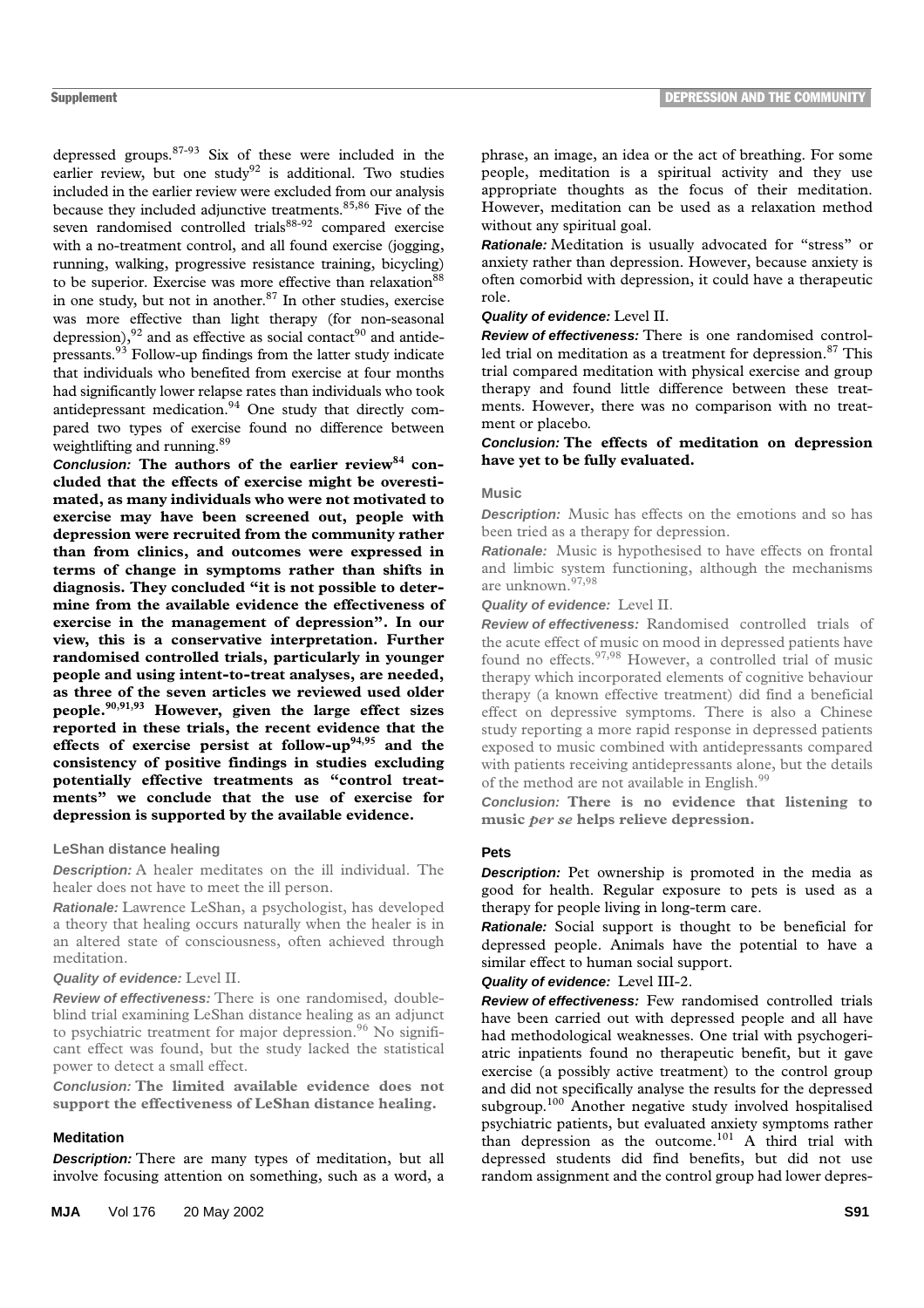sion initially.102 All studies have looked only at the short-term benefits of pet therapy rather than at the long-term benefits of pet ownership. There have been cross-sectional studies of the association between pet ownership and depressive symptoms in the general population, but these studies cannot determine cause and effect.

## **Conclusion: There is no adequate evidence that contact with pets alleviates depression.**

#### **Pleasant activities**

**Description:** The depressed person identifies activities they find pleasant and does them more frequently.

**Rationale:** Depressed people have been observed to engage in a lower rate of pleasant activities. Therefore, engaging in a higher rate might improve their mood. **Quality of evidence:** Level II.

## **Review of effectiveness:** Encouraging a depressed person to engage in pleasant activities is a common component of cognitive behaviour therapy, which is one of the best treatments for depression. However, there has been little research into this component on its own. One randomised controlled trial found that scheduling pleasant activities helped relieve depression as much as cognitive behaviour therapy and interpersonal skills training. Furthermore, immedi-

ate treatment with pleasant activities produced a quicker response than delayed treatment.<sup>103</sup> However, a series of case studies using an interrupted time series design found that increases in pleasant activities did not affect mood.<sup>104</sup>

**Conclusion: While engaging in pleasant activities is an important component of cognitive behaviour therapy for depression, there is little evidence for its effectiveness when used alone.**

## **Relaxation therapy**

**Description:** Relaxation therapy refers to a number of techniques designed to teach a person to relax voluntarily. Most techniques evaluated with depression involve progressive muscle relaxation.

**Rationale:** Relaxation therapy is primarily designed to reduce anxiety, but has been used with depression because of the high comorbidity of anxiety and depression.

## **Quality of evidence:** Level II.

**Review of effectiveness:** Seven small, controlled trials have been carried out on relaxation therapy with depression. These have found relaxation therapy to be better than no treatment,  $88,105-107$  as good as tricyclic antidepressants<sup>108,109</sup> and cognitive behaviour therapy,105,106,109 or less effective than exercise.<sup>88</sup> Relaxation therapy combined with antidepressant medication has been found to be more effective than medication alone.<sup>110</sup>





## **Conclusion: Relaxation therapy looks a promising treatment, but requires research in larger studies with longerterm follow-up.**

### **Yoga**

**Description.** Yoga includes exercises for attaining bodily and mental control and well-being.

**Rationale.** Yoga is often used for relief of stress and anxiety. Given the comorbidity of anxiety and depression, it may have a role in treatment of depression.

**Quality of evidence.** Level II.

**Review of effectiveness.** Two randomised controlled trials have been carried out on the use of yogic breathing exercises in depression. One compared yogic breathing with no treatment in students who had a high level of depressive symptoms.<sup>111</sup> After training, the students were instructed to practise for 30 minutes each morning for 30 days. The treated group was found to improve significantly more than the control group. In the second study, hospitalised patients with melancholic depression were randomly assigned to receive training in yogic breathing, electroconvulsive therapy (ECT) or imipramine.112 All groups were found to improve, with the greatest improvement

after ECT. Yogic breathing did not differ from imipramine. This study did not have a placebo or no treatment control group.

**Conclusion: The limited amount of research on yogic breathing looks promising. This treatment requires further evaluation.**

## *Dietary changes*

## **Alcohol avoidance**

**Description:** Drinking alcohol is common in many countries and features in celebrations and other social occasions. **Rationale:** Heavy drinkers, and especially those with alcoholmisuse or dependence disorders, have an increased risk of suffering from depression. There are two main ways in which reducing alcohol intake might help:

- heavy alcohol consumption might lead directly to depression, and so avoiding alcohol would reverse this effect; and
- avoiding alcohol could help by reducing problems caused by drinking (eg, financial, occupational, relationship and health problems).

## **Quality of evidence:** Level V.

**Review of effectiveness:** There have been no controlled trials of reducing alcohol intake in heavy drinkers with depression. However, studies of patients admitted to alcohol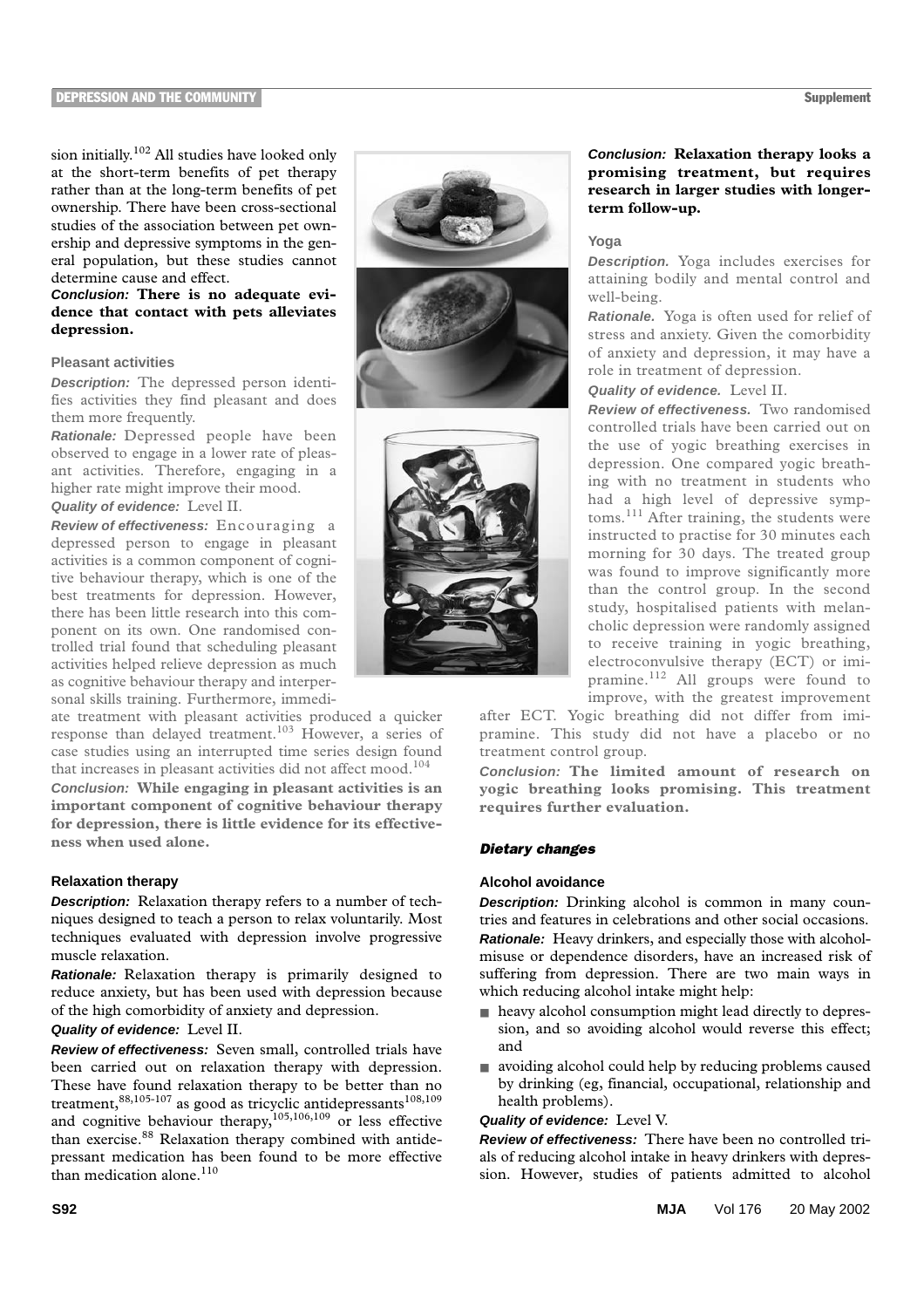treatment programs show very high rates of depression initially and a very rapid decline in depressive symptoms following cessation of alcohol.<sup>113,114</sup> The rate of recovery is much greater than seen in patients with depression unrelated to alcohol use.

**Conclusion: Avoiding or reducing alcohol consumption might be an effective way of reducing depression in people with alcohol-misuse disorders. There is no evidence that it is effective for people who do not have drinking problems.**

## **Alcohol for relaxation**

**Description:** Drinking alcohol is common in many countries and features in celebrations and other social occasions.

**Rationale:** It has been suggested that alcohol has stressbuffering properties.<sup>115,116</sup> Some recent surveys have shown that moderate drinkers have lower levels of depressive symptoms than non-drinkers, but the reasons for this are not known.117-119

## **Quality of evidence:** Level V.

**Review of effectiveness:** There have been no controlled trials of using alcohol for treating depression. Experimental studies with normal populations have shown that alcohol has mood-enhancing effects, but many factors are involved, including the quantity consumed, individuals' past experience of drinking, and the circumstances in which drinking takes place.<sup>120,12</sup>

**Conclusion: There is insufficient evidence to determine whether moderate alcohol consumption is effective in alleviating depression.**

## **Caffeine avoidance**

**Description:** Caffeine is a stimulant found particularly in coffee, tea and cola drinks.

**Rationale:** It has been proposed that some individuals have a sensitivity to caffeine which leads to depression.<sup>122</sup> These people tend to have a particular constellation of symptoms (*see* Sugar avoidance). There is also some evidence that caffeine can increase anxiety in individuals who experience panic attacks.123 Because anxiety disorders often co-occur with depression, caffeine avoidance may confer an indirect benefit by relieving anxiety.

## **Quality of evidence:** Level II.

**Review of effectiveness:** One small, randomised controlled trial has been carried out on patients whose depression was thought to be due to dietary factors.<sup>122</sup> Patients were randomly assigned either to avoid sugar and caffeine or (as a control) to avoid red meat and artificial sweeteners. Patients assigned to avoid sugar and caffeine showed significantly greater improvement in depressive symptoms. Ten patients were assigned to sugar and caffeine avoidance, and subsequent testing indicated that three were sensitive to caffeine. There is no evidence on whether caffeine avoidance helps most people with depression.

**Conclusion: Avoiding caffeine might benefit a minority of depressed people who show particular sensitivity to it. Further research is required to substantiate this.**

#### **Fish oils**

**Description:** Fish, particularly oily varieties, are a natural source of omega-3 fatty acids. Fish oils are also available in capsule form as dietary supplements.

**Rationale:** Polyunsaturated fatty acids are important in nervous system function and fish oils are a major dietary precursor. Low plasma concentrations of a fatty acid found in fish have been associated with low concentrations of a serotonin metabolite in cerebrospinal fluid.<sup>124</sup> Low concentrations of this metabolite have in turn been associated with depression and suicide.

**Quality of evidence:** Level III-2 (for unipolar depression).

**Review of effectiveness:** Countries with a low level of fish consumption have been reported to have a higher prevalence of major depression.124 A number of studies have reported a reduced level of omega-3 fatty acids in the plasma or red blood cells of depressed patients.<sup>125</sup> There are no randomised controlled trials of fish oils as a treatment for unipolar depression. However, there is a randomised trial of omega-3 fatty acids in bipolar disorder; this reported positive effects.<sup>126</sup>

**Conclusion: There is currently no evidence to support the effectiveness of this treatment for depression.**

## **Sugar avoidance**

**Description:** Reducing the amount of sucrose in the diet has been proposed to help alleviate depression in some people.

**Rationale:** It has been proposed that some individuals have a sensitivity to sucrose which leads to depression.<sup>122</sup> These individuals are said to have symptoms such as feeling fatigued, moody and depressed, with many having headaches, sleeping more than usual, and feeling tense and irritable. Some of these symptoms (eg, sleeping more) are atypical for depression.

## **Quality of evidence:** Level II.

**Review of effectiveness:** One small, randomised controlled trial has been carried out on patients whose depression was thought to be due to dietary factors.<sup>122</sup> Patients were randomly assigned either to avoid sugar and caffeine or (as a control) to avoid red meat and artificial sweeteners. Patients assigned to avoid sugar or caffeine showed significantly greater improvement in depressive symptoms. Ten patients were assigned to sugar and caffeine avoidance, and subsequent testing indicated that four were sensitive to sugar. There is no evidence on whether sugar avoidance helps most people with depression. On the contrary, there is some evidence that carbohydrate intake has a short-term effect of improving mood.<sup>53</sup>

**Conclusion: Sugar avoidance might benefit a minority of depressed people. However, further research is required to substantiate this.**

## **Discussion**

The complementary and self-help treatments with the best evidence of effectiveness are St John's wort, physical exercise, self-help books involving cognitive behaviour therapy, and light therapy for winter depression. However, none of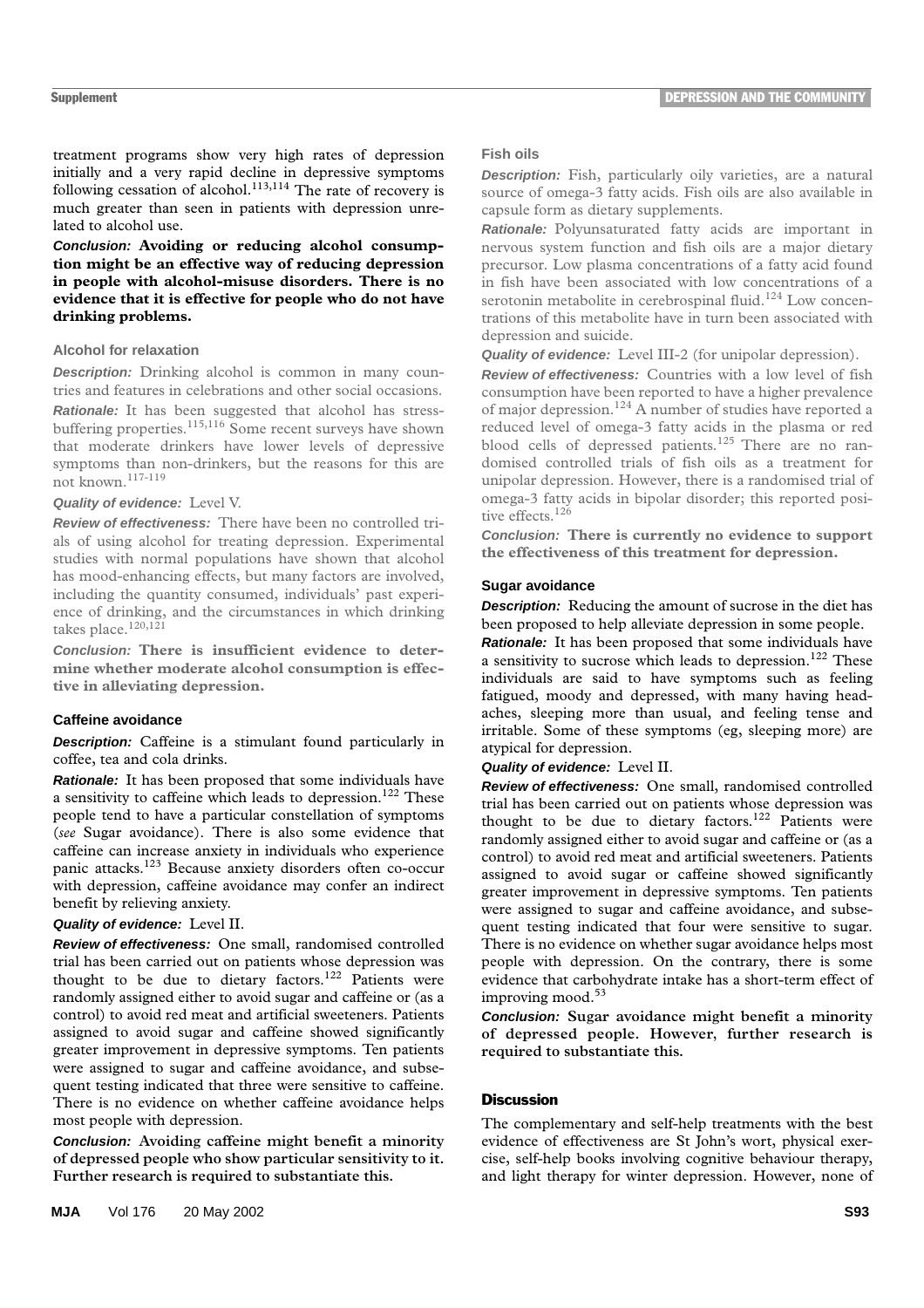these has as much support as antidepressants or face-to-face cognitive behaviour therapy, both of which are standard treatments recommended in clinical practice guidelines.<sup>127</sup> For example, according to recent meta-analyses, newer antidepressants have been tested on more than 30 000 participants in 315 trials<sup>128</sup> and cognitive behaviour therapy on 2765 participants in 48 trials.<sup>129</sup> By contrast, St John's wort has been tested on 2291 participants in 27 trials, $31$ exercise on 724 participants in 14 trials, $84$  and self-help books involving cognitive behaviour therapy on 273 participants in six trials.<sup>75</sup> Furthermore, while there are some welldesigned studies on these complementary and self-help treatments, in general the reported studies are of poorer quality, with common deficiencies being small sample sizes, short follow-up periods, lack of blinding, and failure to use intent-to-treat analysis. We also know little about how some of these self-help treatments perform in special populations such as children and adolescents, the elderly, and perinatal women.

There are a number of other complementary and self-help treatments which have limited evidence to support their effectiveness: acupuncture, light therapy (for non-seasonal depression), massage therapy, negative air ionisation (for winter depression), relaxation therapy, SAMe, folate and yoga breathing exercises. Some of these treatments might be effective, but they have received very little research attention. Research on the effectiveness of treatments for depression has tended to focus on a small number of standard treatments and needs to be broadened, particularly in view of the public's more favourable attitudes to some nonstandard treatments.

Although some complementary and self-help treatments may be useful, the available evidence is almost entirely confined to patients with mild to moderate depression. However, mild to moderate depression is more prevalent in the community than severe depression. According to data from the National Survey of Mental Health and Wellbeing,<sup>1</sup> the prevalences are 4.4% for mild to moderate and 2.3% for severe depression. For severely depressed people, only conventional medical treatment is supported by evidence.

Given the frequent use of complementary and self-help treatments, it would be prudent for GPs and others treating depressed patients to routinely inquire about the use of these other treatments. An important reason is to prevent potentially harmful interactions with conventional treatments. The Therapeutic Goods Administration has already issued warnings about the use of St John's wort and SAMe in conjunction with some prescribed medications, and there might be unknown interactions with other complementary medicines.

Another reason to inquire about use of complementary and self-help treatments is to educate patients to make better choices. If patients wish to use such treatments, it is preferable that they use those best supported by evidence. To assist the education of the public about evidence-based treatments, a consumer guide to treatments for depression is available as a companion to this review.<sup>130</sup>

#### Acknowledgements

We thank the following people for their help with this project: Trish Jacomb, Betty Kitchener, Ailsa Korten, Jo Medway, Ruth Parslow, Claire Kelly.

#### **References**

- 1. Andrews G, Hall W, Teesson M, Henderson S. The mental health of Australians. Canberra: Mental Health Branch, Commonwealth Department of Health and Aged Care, 1999.
- 2. Mathers C, Vos T, Stevenson C. The burden of disease and injury in Australia. Australian Institute of Health and Welfare. Canberra: AIHW, 1999. Available at: <http://www.aihw.gov.au/publications/health/bdia.html>.
- 3. Judd LL, Akiskal HS, Paulus MP. The role and clinical significance of subsyndromal depressive symptoms (SSD) in unipolar major depressive disorder. *J Affect Disord* 1997; 45: 5-18.
- 4. Andrews G, Sanderson K, Slade T, Issakidis C. Why does the burden of disease persist? Relating the burden of anxiety and depression to effectiveness of treatment. *Bull World Health Organ* 2000; 78: 446-454.
- 5. Jorm AF, Korten AE, Jacomb PA, et al. "Mental health literacy": a survey of the public's ability to recognise mental disorders and their beliefs about the effectiveness of treatment. *Med J Aust* 1997; 166: 182-186.
- 6. Jorm AF, Medway J, Christensen H, et al. Public beliefs about the helpfulness of interventions for depression: effects on actions taken when experiencing anxiety and depression symptoms. *Aust N Z J Psychiatry* 2000; 34: 619-626.
- 7. MacLennan AH, Wilson DH, Taylor AW. Prevalence and cost of alternative medicine in Australia. *Lancet* 1996; 347: 569-573.
- 8. Kessler RC, Soukup J, Davis RB, et al. The use of complementary and alternative therapies to treat anxiety and depression in the United States. *Am J Psychiatry* 2001; 158: 289-294.
- 9. Unützer J, Klap R, Sturm R, et al. Mental disorders and the use of alternative medicine: results from a national survey. *Am J Psychiatry* 2000; 157: 1851-1857.
- 10. Griffiths K, Christensen H. The quality of web-based information on the treatment of depression. *BMJ* 2000; 321: 1511-1515.
- 11. Ernst E, Rand JI, Stevinson C. Complementary therapies for depression. *Arch Gen Psychiatry* 1998; 55: 1026-1032.
- 12. Fugh-Berman A, Cott JM. Dietary supplements and natural products as psychotherapeutic agents. *Psychosom Med* 1999; 61: 712-728.
- 13. Wong HC, Smith M, Boon HS. Herbal remedies in psychiatric practice. *Arch Gen Psychiatry* 1998; 55: 1033-1044.
- 14. Muskin PR. Complementary and alternative medicine and psychiatry. Washington DC: American Psychiatric Press, 2000.
- 15. National Health and Medical Research Council. How to use the evidence: assessment and application of scientific evidence. Canberra: NHMRC, 2000.
- 16. Lingaerde O, Foreland AR, Magnusson A. Can winter depression be prevented by *Ginkgo biloba* extract? A placebo-controlled trial. *Acta Psychiatr Scand* 1999; 100: 62-66.
- 17. Levine J, Panchalingam K, Rapoport A, et al. Increased cerebrospinal fluid glutamine levels in depressed patients. *Biol Psychiatry* 2000; 47: 586-593.
- 18. Cocchi R. Antidepressive properties of L-glutamine: preliminary report. *Acta Psychiatr Belg* 1976; 76: 658-666.
- 19. Kleijnen J, Knipschild P, Ter Riet G. Clinical trials of homeopathy. *BMJ* 1991; 302: 316-323.
- 20. Lee JR, Hopkins V. What your doctor may not tell you about menopause. New York: Warner Books, 1996.
- 21. Lawrie TA, Herxheimer A, Dalton K. Oestrogens and progestogens for preventing and treating postnatal depression [Cochrane review]. In: *The Cochrane Library*. Issue 2, 2000. Oxford: Update Software.
- 22. Van der Meer YG, Loendersloot EW, Van Loenen AC. Effects of high-dose progesterone in post-partum depression. *J Psychosom Obstet Gynaecol* 1984; 3: 67-68.
- 23. Granger A, Underwood M. Review of the role of progesterone in the management of postnatal mood disorders, *J Psychosom Obstet Gynaecol* 2001; 22: 49-55.
- 24. Altshuler LL, Hendrick V, Parry B. Pharmacological management of premenstrual disorder. *Harv Rev Psychiatry* 1995; 2: 233-245.
- 25. Beckmann H, Athen D, Olteanu M, Zimmer R. DL-Phenylanlanine versus imipramine: a double-blind study. *Arch Psychiatr Nervenkr* 1979; 227: 49-58.
- 26. Giannini AJ, Sternberg DE, Martin DM, Tipton KF. Prevention of late luteal phase dysphoric disorder symptoms with DL-phenylalanine in women with abrupt  $\beta$ endorphin decline: a pilot study. *Ann Clin Psychiatry* 1989; 1: 259-263.
- 27. Bottiglieri T, Hyland K. *S*-Adenosylmethionine levels in psychiatric and neurological disorders: a review. *Acta Neurol Scand* 1994; 154 Suppl: 19-26.
- 28. Bressa GM. *S*-Adenosyl-1-methionine (SAMe) as antidepressant: meta-analysis of clinical studies. *Acta Neurol Scand* 1994; 154: 7-14.
- 29. Cesarin P. Therapeutic goods regulations. *Commonwealth of Australia Gazette* 2001: S295. Canberra.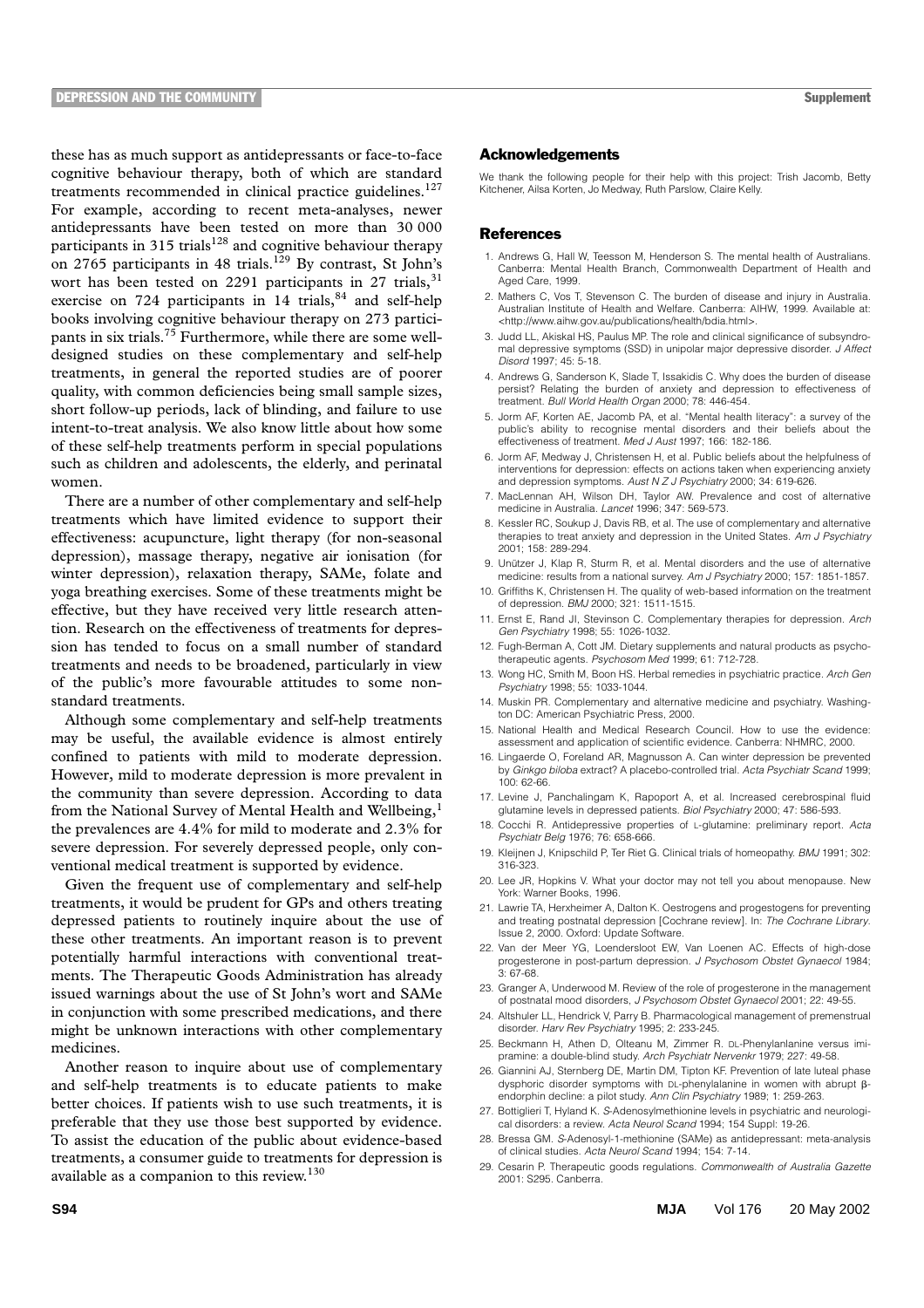- 30. Nathan P. The experimental and clinical pharmacology of St John's wort (*Hypericum perforatum* L.). *Mol Psychiatry* 1999; 4: 333-338.
- 31. Linde K, Mulrow CD. St John's wort for depression [Cochrane review]. Issue 1, 2002. Oxford: Update Software.
- 32. Kim HL, Streltzer J, Goebert D. St John's wort for depression: a meta-analysis of well defined clinical trials. *J Nerv Ment Dis* 1999; 187: 532-538.
- 33. Harrer G, Schmidt U, Kuhn U, Biller A. Comparison of equivalence between the St John's wort extract LoHyp-57 and fluoxetine. *Arzneimittelforschung* 1999; 49: 289-296.
- 34. Brenner R, Azbel V, Madhusoodanan S, Pawlowska M. Comparison of an extract of hypericum (LI 160) and sertraline in the treatment of depression: a doubleblind, randomized pilot study. *Clin Ther* 2000; 22: 411-419.
- 35. Schrader E. Equivalence of St John's wort extract (Ze 117) and fluoxetine: a randomized, controlled study in mild-moderate depression. *Int Clin Psychopharmacol* 2000; 15: 61-68.
- 36. Shelton RC, Keller MB, Gelenberg A. Effectiveness of St John's wort in major depression: a randomized controlled trial. *JAMA* 2001; 285: 1978-1986.
- 37. Therapeutic Goods Administration. St John's Wort Information sheet for health care professionals. 2000. <http://www.health.gov.au/tga/docs/html/info.htm>. Accessed 20 December 2001.
- 38. Benton D, Cook R. The impact of selenium supplementation on mood. *Biol Psychiatry* 1991; 29: 1092-1098.
- 39. Gelenberg AJ, Wojcik JD, Falk WE, et al. Tyrosine for depression: a double-blind trial. *J Affect Disord* 1990; 19: 125-132.
- 40. Hutto BR. Folate and cobalamin in psychiatric illness. *Compr Psychiatry* 1997; 38: 305-314.
- 41. Morishita S, Sonohara M, Murakami H, et al. Vitamin E treatment of prolonged depression: a report of nine cases. *Int Med J* 2000; 7: 33-36.
- 42. Stumpf WE, Privette TH. Light, vitamin D and psychiatry. Role of 1,25 dihydroxyvitamin D3 (soltriol) in etiology and therapy of seasonal affective disorder and other mental processes. *Psychopharmacology* 1989; 97: 285-294.
- 43. Gloth FM, Alam W, Hollis B. Vitamin D vs broad spectrum phototherapy in the treatment of seasonal affective disorder. *J Nut Health Aging* 1999; 3: 5-7.
- 44. Coppen A, Bailey J. Enhancement of the antidepressant action of fluoxetine by folic acid: a randomised, placebo controlled trial. *J Affect Disord* 2000; 60: 121-130.
- 45. Godfrey PSA, Toone BK, Cawrney MWP, et al. Enhancement of recovery frompsychiatric illness by methylfolate. *Lancet* 1990; 336: 392-395.
- 46. Coppen A, Chaudhry S, Swade C. Folic acid enhances lithium prophylaxis. *J Affect Disord* 1986; 10: 9-13.
- 47. Passeri M, Cucinotta G, Abate G. Oral 5'-methyltetrahydrofolic acid in senile organic mental disorders with depression: Results of a double-blind multicentre study. *Aging Clin Expt Res* 1993; 51: 63-71.
- 48. Guaraldi GP, Fava M, Mazzi F, La Greca P. An open trial of methyltetrahydrofolate in elderly depressed patients. *Ann Clin Psychiatry* 1993; 5: 101-105.
- 49. Di Palma C, Urani R, Agricola R, et al. Is methylfolate effective in relieving major depression in chronic alcoholics? A hypothesis of treatment. *Curr Ther Res Clin Exp* 1994; 55: 559-568.
- 50. Bell IR, Edman JS, Morrow FD, et al. Vitamin B1, B2 and B6 augmentation of tricyclic antidepressant treatment in geriatric depression with cognitive dysfunction. *J Am Coll Nutr* 1992; 11: 159-163.
- 51. Oren DA, Teicher MH, Schwartz PJ, et al. A controlled trial of cyanocobalamin (vitamin B12) in the treatment of winter seasonal affective disorder. *J Affect Disord* 1994; 32: 197-200.
- 52. Kendell KE, Schnurr PP. The effects of vitamin B6 supplementation on premenstrual symptoms. *Obstet Gynecol* 1987; 70: 145-149.
- 53. Benton D, Donohoe RT. The effects of nutrients on mood. *Public Health Nutr* 1999; 2: 403-409.
- 54. Wyatt KM, Dimmock PW, Jones PW, Shaughn O'Brien PM. Efficacy of vitamin B-6 in the treatment of premenstrual syndrome: systematic review. *BMJ* 1999; 318: 1375-1381.
- 55. Hoes MJAJM, Sijben N. Xanthurenic acid in depression. *J Orthomolec Med* 1987; 2: 129-136.
- 56. Adams PW, Rose DP, Folkard J, et al. Effect of pyridoxine hydrochloride (vitamin B6) upon depression associated with oral contraception. *Lancet* 1973; 1: 899-904.
- 57. Cocchi P, Silenzi M, Clabri G, Salvi G. Antidepressant effect of vitamin C. *Pediatrics* 1980; 65: 862.
- 58. Han JS. Electroacupuncture: an alternative to antidepressants for treating affective diseases? *Int J Neurosci* 1986; 29: 79-92.
- 59. Allen JJB, Schnyer RN, Hitt SK. The efficacy of acupuncture in the treatment of major depression in women. *Psychol Sci* 1998; 9: 397-401.
- 60. Röschke J, Wolf C, Müller MJ, et al. The benefit of whole body acupuncture in major depression. *J Affect Disord* 2000; 57: 73-81.
- 61. Luo H, Meng F, Jia Y, Zhao X. Clinical research on the therapeutic effect of the electroacupuncture treatment in patients with depression. *Psychiatry Clin Neurosci* 1998; 52: S338-S340.
- 62. Terman M, Terman JS. Treatment of seasonal affective disorder with high-output negative ionizer. *J Altern Complement Med* 1995; 1: 87-92.
- 63. Terman M, Terman JS, Ross DC. A controlled trial of timed bright light and negative air ionization for treatment of winter depression. *Arch Gen Psychiatry* 1998; 55: 875-882.
- 64. Wirz-Justice A, Graw P, Kräuchi K, et al. 'Natural' light treatment of seasonal affective disorder. *J Affect Disord* 1996; 37: 109-120.
- 65. Wirz-Justice A. Beginning to see the light. *Arch Gen Psychiatry* 1998; 55: 861- 862.
- 66. Avery DH, Eder DN, Bolte MA, et al. Dawn simulation and bright light in the treatment of SAD: a controlled study. *Biol Psychiatry* 2001; 50: 205-216.
- 67. Wileman SM, Eagles JM, Andrew JE, et al. Light therapy for seasonal affective disorder: randomised controlled trial. *Br J Psychiatry* 2001: 178: 311-316.
- 68. Lee TMC, Chan CCH. Dose–response relationship of phototherapy for seasonal affective disorder: a meta analysis. *Acta Psychiatr Scand* 1999; 99: 315-323.
- 69. Kripke DF. Light treatment for nonseasonal depression: speed, efficacy, and combined treatment. *J Affect Disord* 1998; 49: 109-117.
- 70. Field T. Massage therapy effects. *Am Psychol* 1998; 53: 1270-1281.
- 71. Field T, Morrow C, Valdeon C, et al. Massage reduces anxiety in child and adolescent psychiatric patients. *J Am Acad Child Adolesc Psychiatry* 1992; 31: 125-131.
- 72. Field T, Grizzle N, Scafidi F, Schanberg S. Massage and relaxation therapies' effects on depressed adolescent mothers. *Adolescence* 1996; 31: 903-911.
- Zand J. The natural pharmacy: herbal medicine for depression. In: Strohecker J, Strohecker NS, editors. Natural healing for depression. New York: Perigee, 1999.
- 74. Komori T, Fujiwara R, Tanida M, et al. Effects of citrus fragrance on immune function and depressive states. *Neuroimmunomodulation* 1995; 2: 174-180.
- 75. Cuipers P. Bibliotherapy in unipolar depression: a meta-analysis. *J Behav Ther Exp Psychiatry* 1997; 28: 139-147.
- 76. Jamison C, Scogin F. The outcome of cognitive bibliotherapy with depressed adults. *J Consult Clin Psychol* 1995; 63: 644-650.
- 77. Ackerson J, Scogin F, McKendree-Smith N, Lyman RD. Cognitive bibliotherapy for mild and moderate adolescent depressive symptomatology. *J Consult Clin Psychol* 1998; 66: 685-690.
- 78. Scogin F, Floyd M, Jamison C, et al. Negative outcomes: what is the evidence on self-administered treatments? *J Consult Clin Psychol* 1996; 64: 1086-1089.
- 79. Lewinsohn PM, Munoz RF, Youngren M-A, Zeiss AM. Control your depression. New York: Prentice Hall, 1986.
- 80. Burns DD. Feeling good: the new mood therapy. New York: Morrow, 1980.
- 81. Stewart NJ, McMullin LM, Rubin LD. Movement therapy with depressed inpatients: a randomized multiple single case design. *Arch Psychiatr Nurs* 1994; 8: 22-29.
- 82. North TC, McCullagh P, Tran ZV. Effect of exercise on depression. *Exerc Sport Sci Rev* 1990; 18: 379-415.
- 83. Craft LL, Landers DM. The effect of exercise on clinical depression and depression resulting from mental illness: a meta-analysis. *J Sport Exerc Psychol* 1998; 20: 339-357.
- 84. Lawlor DA, Hopker SW. The effectiveness of exercise as an intervention in the management of depression: systematic review and meta-regression analysis of randomised controlled trials. *BMJ* 2001; 322: 1-8.
- 85. Martinsen EW, Medhus A, Sandvik L. Effects of aerobic exercise on depression: a controlled study. *BMJ* 1985; 291: 109.
- 86. Veale D, Le Fevre K, Pantelis C, et al. Aerobic exercise in the adjunctive treatment of depression: a randomized controlled trial. *J R Soc Med* 1992; 85: 541-544.
- 87. Klein MH, Greist JH, Gurman AS. A comparative outcome study of group psychotherapy vs. exercise treatments for depression. *Int J Mental Health* 1985; 13: 148-177.
- 88. McCann L, Holmes DS. Influence of aerobic exercise on depression. *J Pers Soc Psychol* 1984; 46: 1142-1147.
- 89. Doyne EJ, Ossip-Klein DJ, Bowman ED, et al. Running versus weight lifting in the treatment of depression. *J Consult Clin Psychol* 1987; 55: 748-754.
- 90. McNeil JK, LeBlanc E, Joyner M. The effect of exercise on depressive symptoms in the moderately depressed elderly. *Psychol Aging* 1991; 6: 487-488.
- 91. Singh NA, Clements KM, Fiatarone MA. A randomized controlled trial of progressive resistance training in depressed elders. *J Gerontol A Biol Sci Med Sci* 1997; 52A: M27-35.
- 92. Pinchasov BB, Shurgaja AM, Grishchin OV, Putilov AA. Mood and energy regulation in seasonal and non-seasonal depression before and after midday treatment with physical exercise or bright light. *Psychiatry Res* 2000; 94: 29-42.
- 93. Blumenthal JA, Babyak MA, Moore KA, et al. Effects of training on older patients with major depression. *Arch Intern Med* 1999; 159: 19-26.
- 94. Babyak M, Blumenthal JA, Herman S, et al. Exercise treatment for major depression: maintenance of therapeutic benefit at 10 months. *Psychosom Med* 2000; 62: 633-638.
- 95. Singh NA, Clements KM, Singh MA. The efficacy of exercise as a long-term antidepressant in elderly subjects: a randomized controlled trial. *J Gerontol A Biol Sci Med Sci* 2001; 56A: M497-M504.
- 96. Greyson B. Distance healing of patients with major depression. *J Sci Exploration* 1996; 10: 447-465.